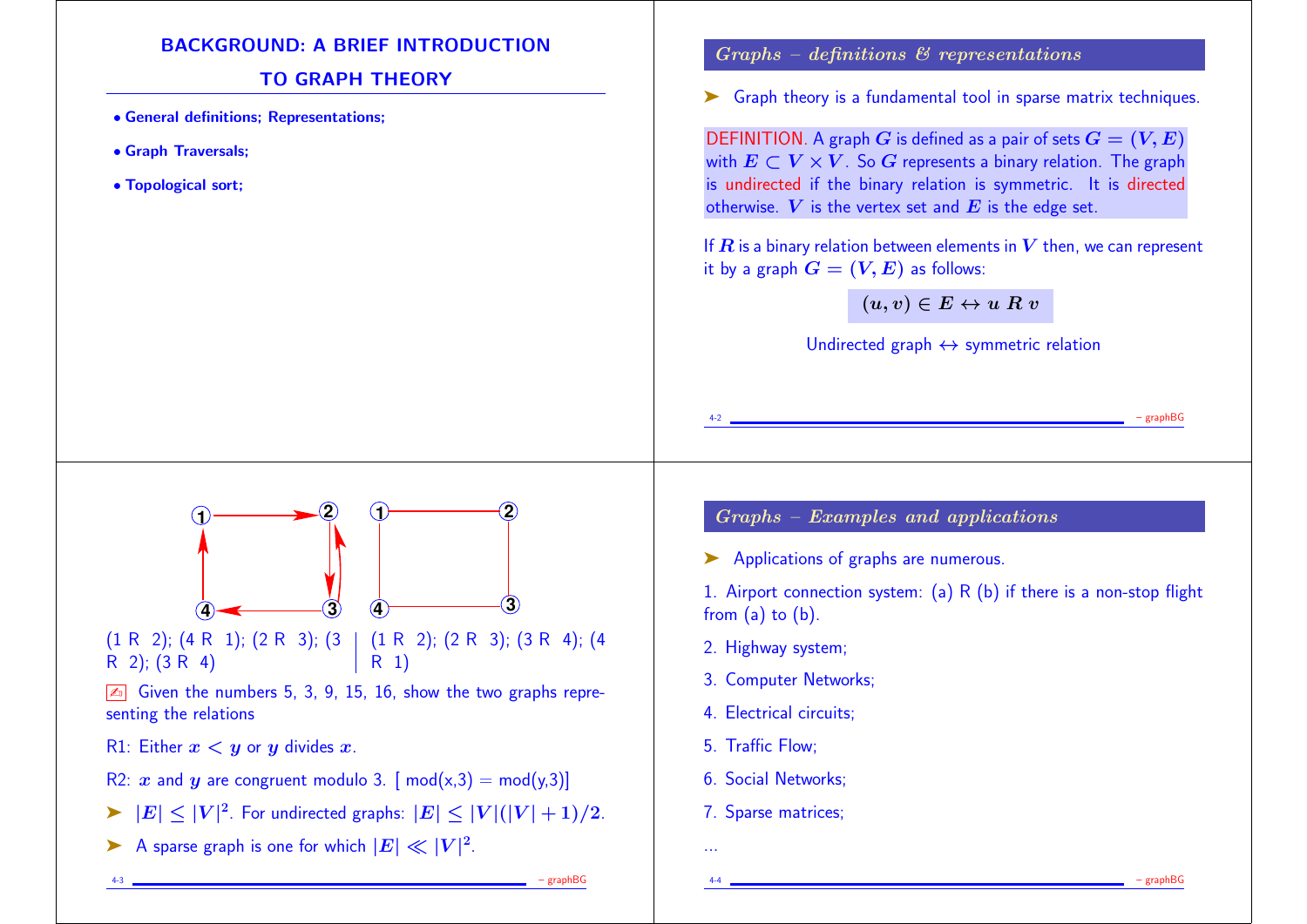# Basic Terminology & notation:

► If  $(u, v) \in E$ , then v is adjacent to u. The edge  $(u, v)$  is incident to  $u$  and  $v$ .

- $\blacktriangleright$  If the graph is directed, then  $(u, v)$  is an outgoing edge from  $u$ and incoming edge to  $v$
- Adj $(i) = \{j | j$  adjacent to  $i\}$

 $\triangleright$  The degree of a vertex v is the number of edges incident to v. Can also define the indegree and outdegree. (Sometimes self-edge  $i \rightarrow i$  omitted)

- $\triangleright$   $|S|$  is the cardinality of set S [so  $|Adj(i)| == deg(i)$  ]
- A subgraph  $G' = (V', E')$  of  $G$  is a graph with  $V' \subset V$  and  $E' \subset E$ .

4-5 – graphBG

## Representations of Graphs

➤ A graph is nothing but a collection of vertices (indices from 1 to  $n$ ), each with a set of its adjacent vertices [in effect a 'sparse matrix without values']

➤ Therefore, can use any of the sparse matrix storage formats omit the real values arrays.

4-6 – graphBG

Adjacency matrix Assume  $V =$  $\{1, 2, \cdots, n\}$ . Then the adjacency matrix of  $\boldsymbol{G} = (\boldsymbol{V}, \boldsymbol{E})$  is the  $n \times n \left| \right. \left. \begin{array}{l} a_{i,j} = \{1\} \end{array} \right.$ matrix, with entries:

 $\left\{ \left. \begin{array}{l l} 1 \text{ if } (i,j) \in E \end{array} \right. \right.$ 0 Otherwise

| <b>Example:</b> | $\begin{bmatrix} 1 \\ 1 \end{bmatrix}$<br>$\overline{1}$                         |             |
|-----------------|----------------------------------------------------------------------------------|-------------|
|                 | $\begin{array}{cc} 1 & 1 \\ & 1 & 1 \end{array}$<br>$\mathbf{1}$<br>$\mathbf{1}$ | 2<br>3<br>4 |

Dynamic representation: Linked lists



 $\triangleright$  An array of linked lists. A linked list associated with vertex i, contains all the vertices adjacent to vertex  $i$ .

➤ General and concise for 'sparse graphs' (the most practical situations).

4-8 – graphBG

➤ Not too economical for use in sparse matrix methods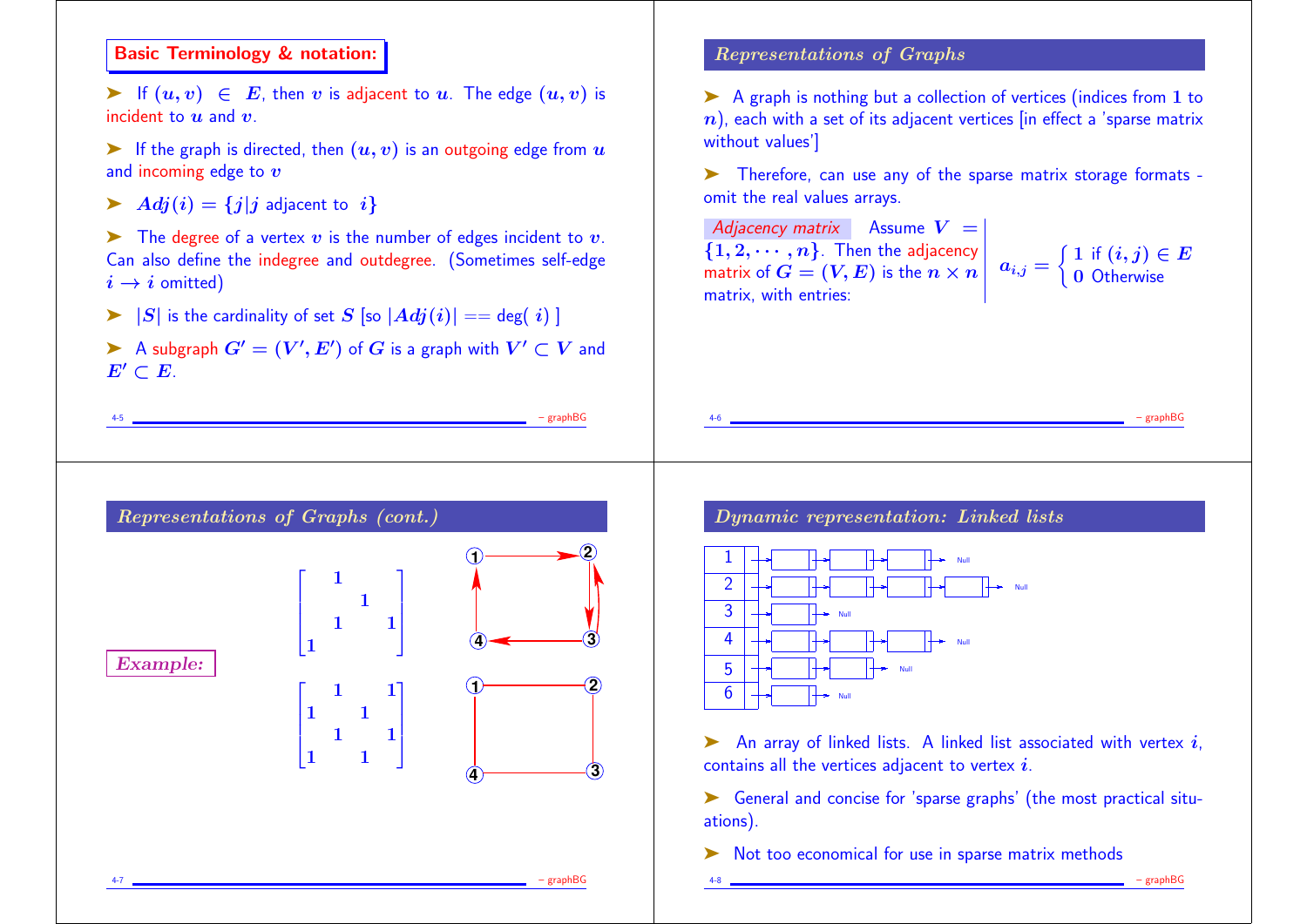## More terminology & notation

For a given  $Y \subset X$ , the section graph of Y is the subgraph  $G_Y = (Y, E(Y))$  where

 $E(Y) = \{(x, y) \in E | x \in Y, y \in Y\}$ 

▶ A section graph is a clique if all the nodes in the subgraph are pairwise adjacent  $(\rightarrow$  dense block in matrix)

A path is a sequence of vertices  $w_0, w_1, \ldots, w_k$  such that  $(w_i, w_{i+1}) \in E$  for  $i = 0, \ldots, k-1$ .

 $\triangleright$  The length of the path  $w_0, w_1, \ldots, w_k$  is  $k \neq 0$  edges in the path)

4-9 – graphBG

- A cycle is a closed path, i.e., a path with  $w_k = w_0$ .
- A graph is acyclic if it has no cycles.





A path  $w_0, \ldots, w_k$  is simple if the vertices  $w_0, \ldots, w_k$  are distinct (except that we may have  $w_0 = w_k$  for cycles).

➤ An undirected graph is connected if there is path from every vertex to every other vertex.

➤ A digraph with the same property is said to be strongly connected

4-10 – graphBG



▶ Another term used "symmetrized" form -

➤ A directed graph whose undirected form is connected is said to be weakly connected or connected.

- $\triangleright$  Tree = a graph whose undirected form, i.e., symmetrized form, is acyclic & connected
- $\blacktriangleright$  Forest  $=$  a collection of trees
- ► In a rooted tree one specific vertex is designated as a root.

➤ Root determines orientation of the tree edges in parent-child relation



➤ Parent-Child relation: immediate neighbors of root are children. Root is their parent. Recursively define children-parents

- ightharpoonup In example:  $v_3$  is parent of  $v_6$ ,  $v_8$  and  $v_6$ ,  $v_8$  are chidren of  $v_3$ .
- $\triangleright$  Nodes that have no children are leaves. In example:  $v_{10}, v_7, v_8, v_4$
- Descendent, ancestors, ...

4-11 – graphBG

4-12 – graphBG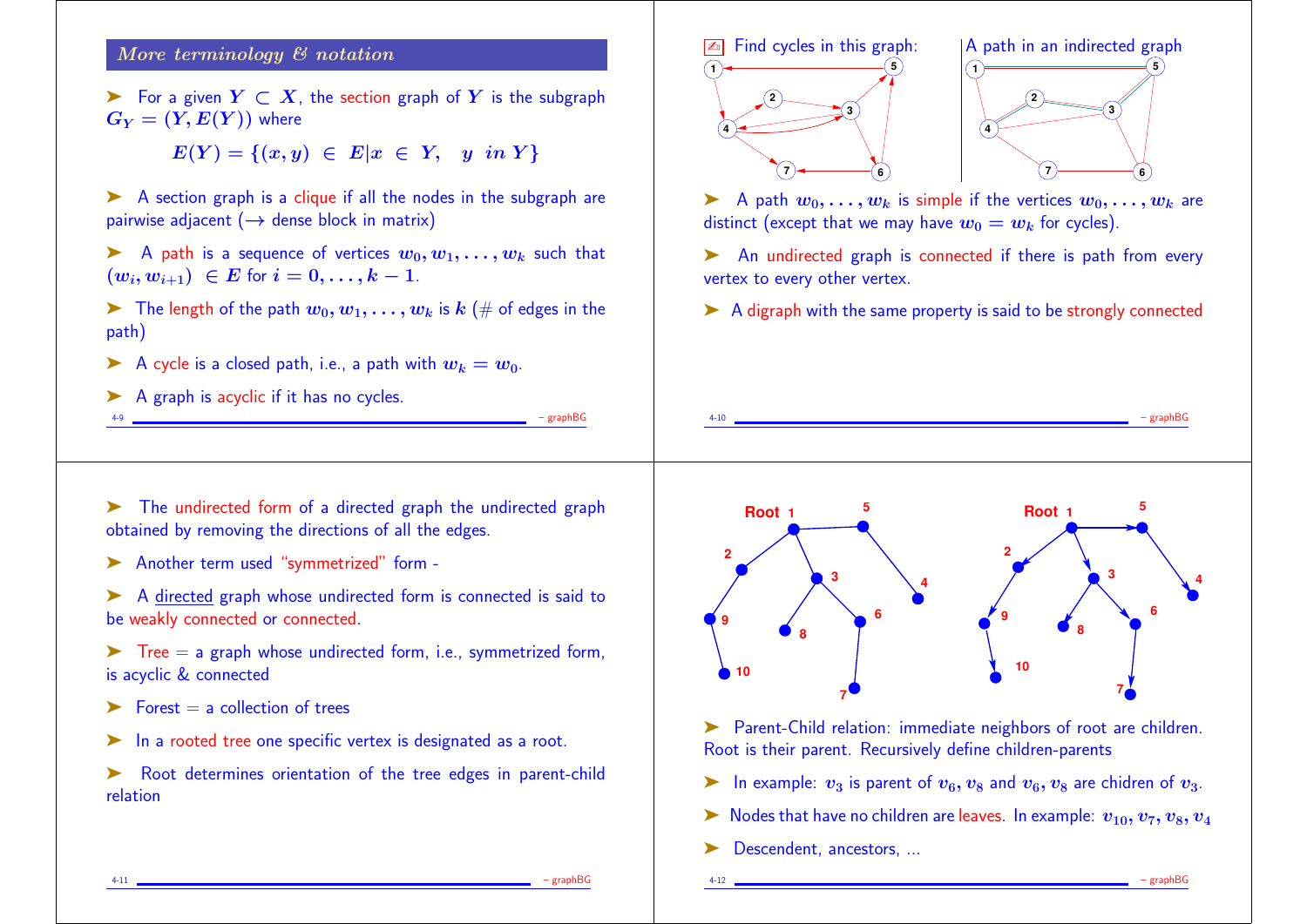## Tree traversals

- ➤ Tree traversal is a process of visiting all vertices in a tree. Typically traversal starts at root.
- ➤ Want: systematic traversals of all nodes of tree moving from a node to a child or parent

4-13 – graphBG

- ➤ Preorder traversal: Visit parent before children [recursively] In example:  $v_1, v_2, v_9, v_{10}, v_3, v_8, v_6, v_7, v_5, v_4$
- 
- ▶ Postorder traversal: Visit children before parent [recursively]

In example :  $v_{10}, v_9, v_2, v_8, v_7, v_6, v_3, v_4, v_5, v_1$ 

## Graphs Traversals – Depth First Search

- ➤ Issue: systematic way of visiting all nodes of a general graph
- ➤ Two basic methods: Breadth First Search (to be seen later) and Depth-First Search
- $\blacktriangleright$  Idea of DFS is recursive:

## Algorithm  $DFS(G, v)$  (DFS from  $v$ )

- $\bullet$  Visit and Mark  $v$ :
- for all edges  $(v, w)$  do
- $-$  if w is not marked then  $DFS(G, w)$
- $\triangleright$  If G is undirected and connected, all nodes will be visited
- $\triangleright$  If G is directed and strongly connected, all nodes will be visited

4-14 – graphBG







- ▶ Assume adjacent nodes are listed in alphabetical order.
- DFS traversal from A?

4-16 – graphBG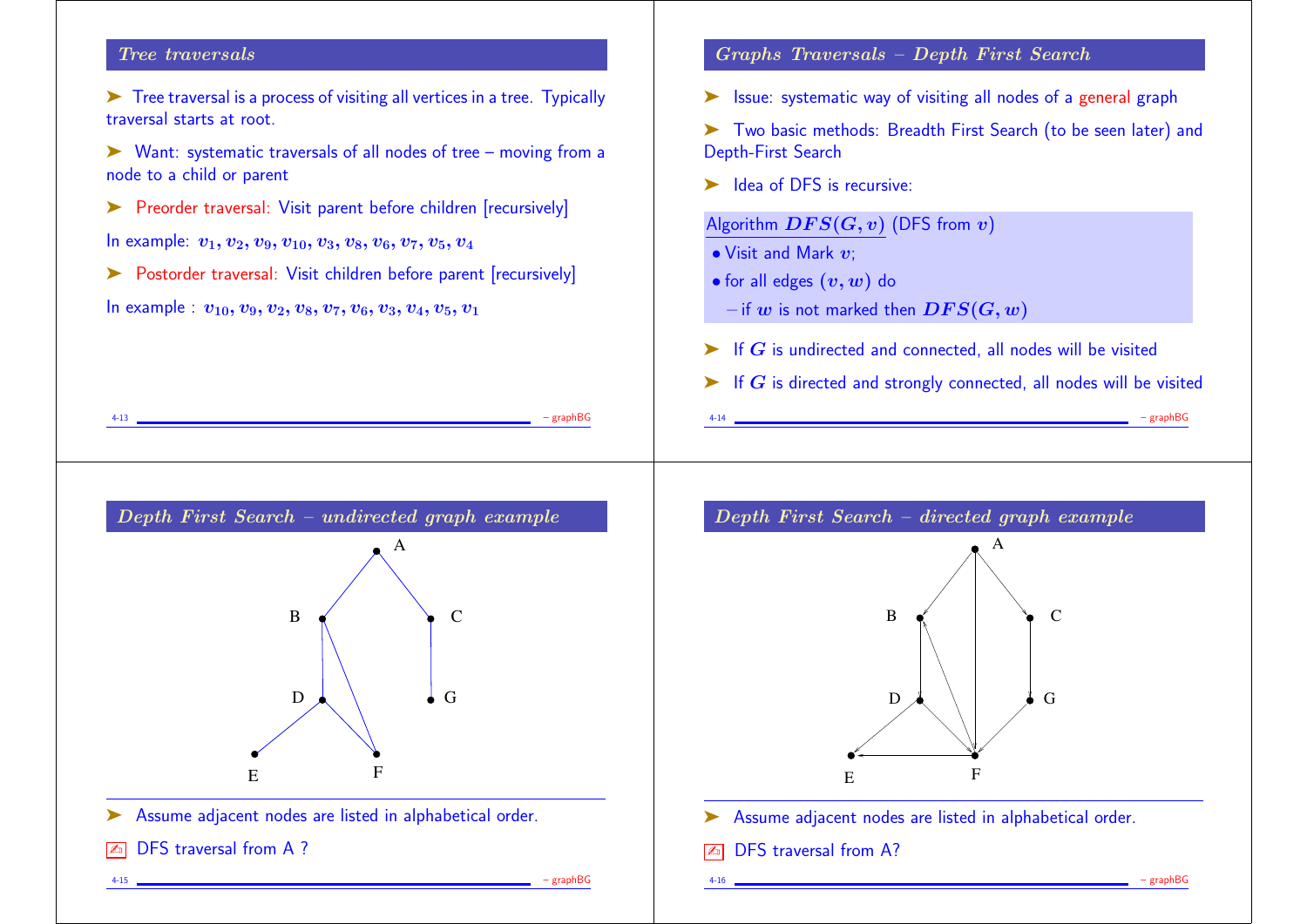Depth-First-Search Tree: Consider the parent-child relation:  $v$  is a parent of  $u$  if  $u$  was visited from  $v$  in the depth first search algorithm. The (directed) graph resulting from this binary relation is a tree called the Depth-First-Search Tree. To describe tree: only need the parents list.

 $\triangleright$  To traverse all the graph we need a DFS(v, G) from each node v that has not been visited yet – so add another loop. Refer to this as

# $\overline{DFS}(G)$

➤ When a new vertex is visited in DFS, some work is done. Example: we can build a stack of nodes visited to show order (reverse order: easier) in which the node is visited.

4-17 – graphBG





4-19 – graphBG

- ➤ Thick red lines: DFS traversal tree from A
- $\blacktriangleright$   $A \rightarrow F$  is a Forward edge
- $\blacktriangleright$   $\blacktriangleright$   $F \rightarrow B$  is a Back edge
- $\triangleright$   $C \rightarrow B$  and  $G \rightarrow F$  are Cross-edges.

Postorder traversal : (of tree) label the nodes so that children in tree labeled before root.

- ➤ Important for some algorithms
- $\blacktriangleright$  label $(i) ==$  order of completion of visit of subtree rooted at node  $i$



- ▶ Notice: In post-order labeling:
- Tree-edges / Forward edges : labels decrease in →
- Cross edges : (!) labels in/de-crease in  $\rightarrow$  [depends on labeling]

4-20 – graphBG

• Back-edges : labels increase in  $\rightarrow$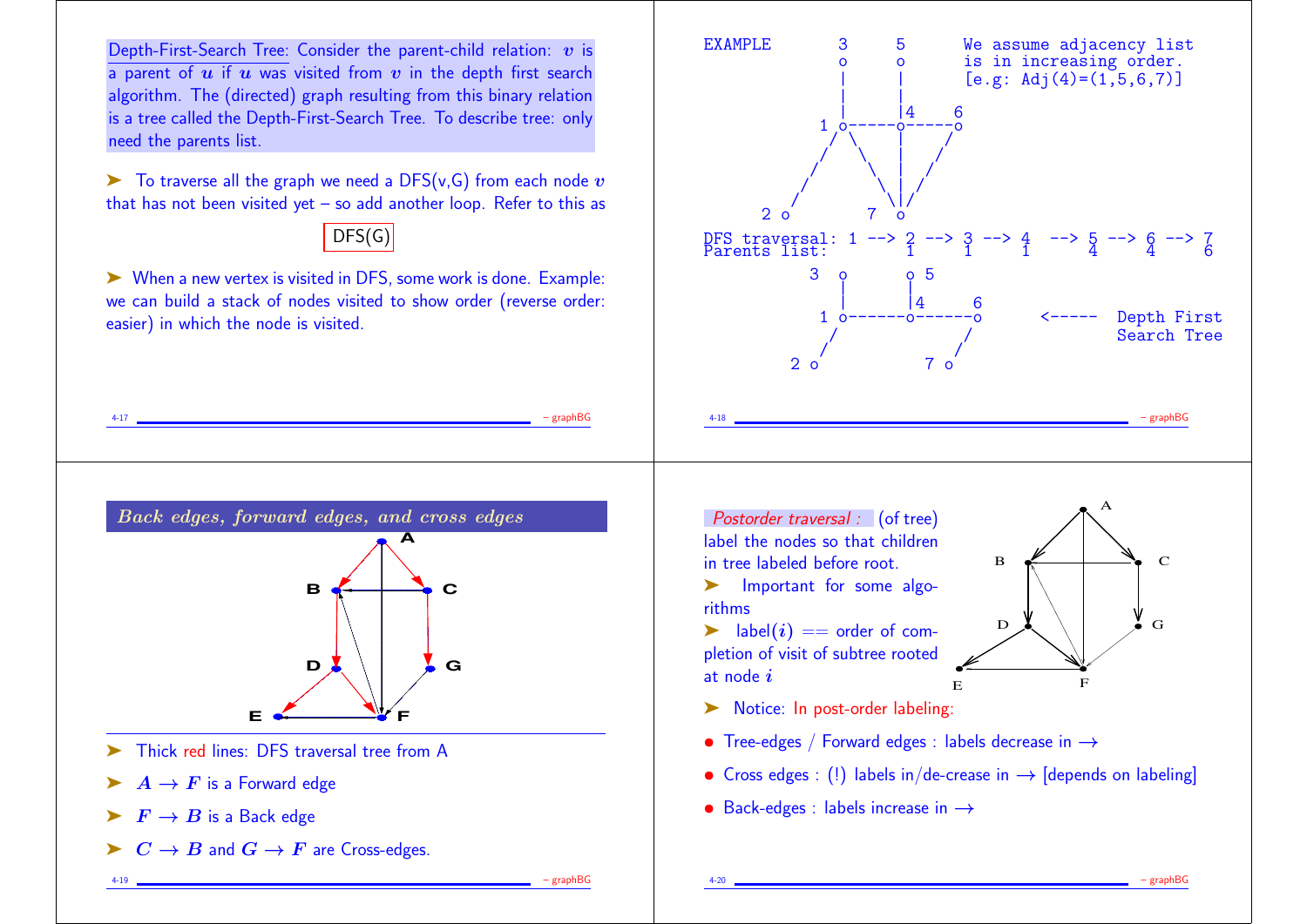## Properties of Depth First Search

 $\triangleright$  If G is a connected undirected (or strongly directed connected) graph, then each vertex will be visited once and each edge will be inspected at least once.

➤ Therefore, for a connected undirected graph, The cost of DFS is  $O(|V| + |E|)$ 

► If the graph is undirected, then there are no cross-edges. (all non-tree edges are called 'back-edges')

**Theorem:** A directed graph is acyclic iff a DFS search of  $G$  yields no back-edges.

➤ Terminology: Directed Acyclic Graph or DAG

### Topological Sort

The Problem: Given a Directed Acyclic Graph (DAG), order the vertices from 1 to *n* such that, if  $(u, v)$  is an edge, then *u* appears before  $v$  in the ordering.

Equivalently, label vertices from 1 to  $n$  so that in any (directed) path from a node labelled k, all vertices in the path have labels  $\ge k$ .

 $\triangleright$  dfs(v, G, Lst, Mark) is the DFS(G,v) which adds v to the top of

4-24 – graphBG

- **Many Applications**
- ➤ Prerequisite requirements in a program
- ➤ Scheduling of tasks for any project

Lst after finishing the traversal from  $v$ 

▶ Parallel algorithms;

➤ ...

end



Example 1 Resulting graph is again acyclic ...  $\exists$  nodes with indegree  $= 0$ . label these nodes as  $k + 1, k + 2, \ldots$ ,

- ▶ Repeat..
- $\sqrt{\alpha}$  Explore implementation aspects.

4-23 – graphBG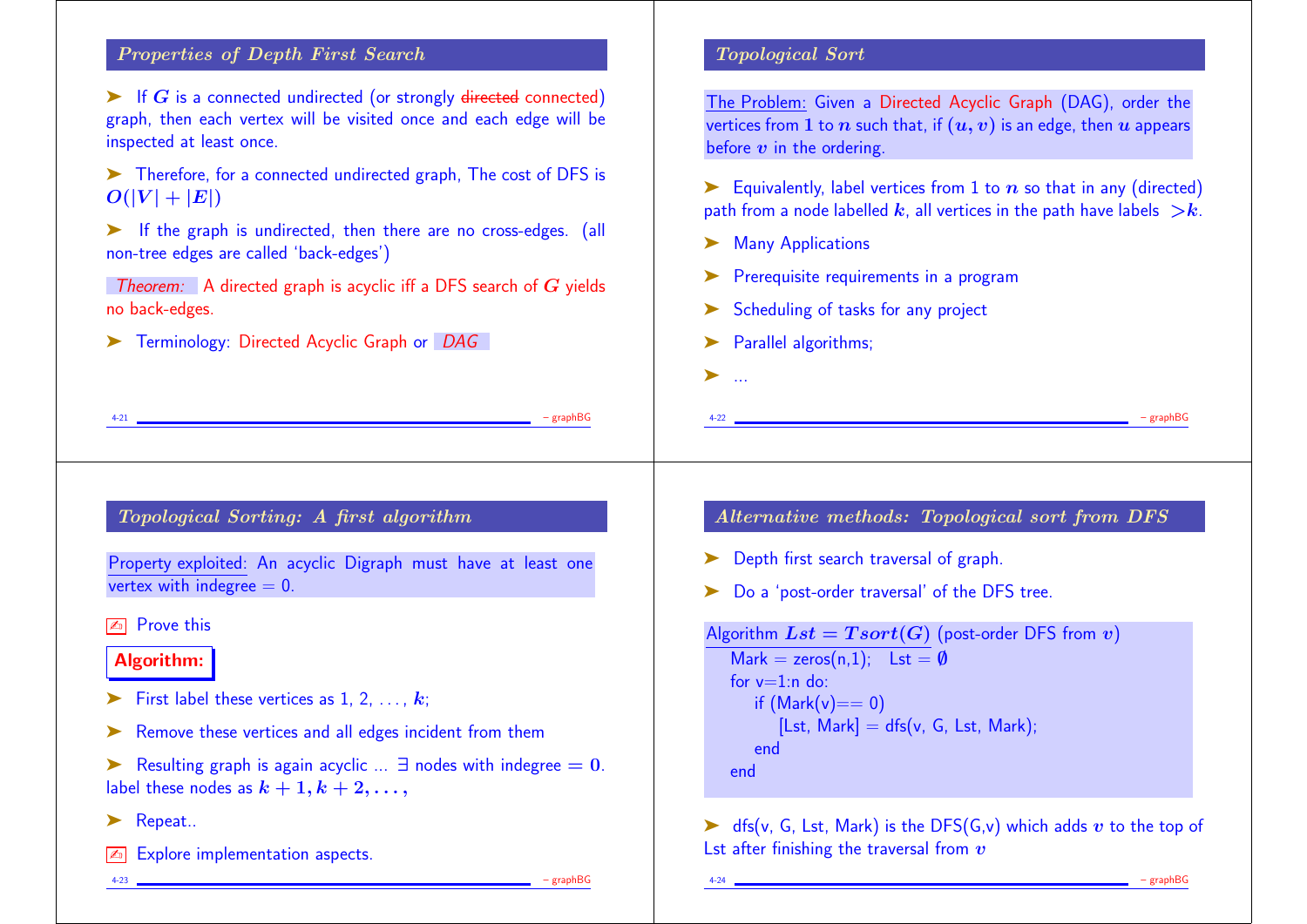| $\mathsf{Lst} = \mathsf{DFS}(G, v)$<br>$\bullet$ Visit and Mark $v$ ;<br>• for all edges $(v, w)$ do<br>$-$ if $w$ is not marked then $Lst = DFS(G, w)$<br>$\bullet$ Lst = [v, Lst]<br>Topological order given by the final $Lst$ array of Tsort<br><b>Explore implementation issue</b><br>$\mathbb{Z}_0$<br>Implement in matlab<br>$\mathbb{Z}_0$ | <b>GRAPH MODELS FOR SPARSE MATRICES</b><br>• See Chap. 3 of text<br>• Sparse matrices and graphs.<br>• Bipartite model, hypergraphs<br>• Application: Paths in graphs, Markov chains                                                                                 |
|----------------------------------------------------------------------------------------------------------------------------------------------------------------------------------------------------------------------------------------------------------------------------------------------------------------------------------------------------|----------------------------------------------------------------------------------------------------------------------------------------------------------------------------------------------------------------------------------------------------------------------|
| Show correctness [i.e.: is this indeed a topol. order? hint: no<br>$\mathbb{Z}_0$<br>back-edges in a DAG]<br>$-$ graph $BG$<br>$4 - 25$<br>Graph Representations of Sparse Matrices. Recall:                                                                                                                                                       | Show the matrix pattern for the graph                                                                                                                                                                                                                                |
| Adjacency Graph $G = (V, E)$ of an $n \times n$ matrix $A$ :<br>$V = \{1, 2, , N\}$ $E = \{(i, j)   a_{ij} \neq 0\}$<br>$G ==$ undirected if A has a symmetric pattern<br>➤<br><b>Example:</b><br>$\overline{\star}$ $\overline{\star}$<br>$ \star $                                                                                               | on the right and give an interpretation of<br>the path $v_4, v_2, v_3, v_5, v_1$ on the matrix<br>A separator is a set Y of vertices such that the graph $G_{X-Y}$ is<br>disconnected.<br><b>Example:</b> $Y = \{v_3, v_4, v_5\}$ is a separator in the above figure |

4-27 – graph

4-28 – graph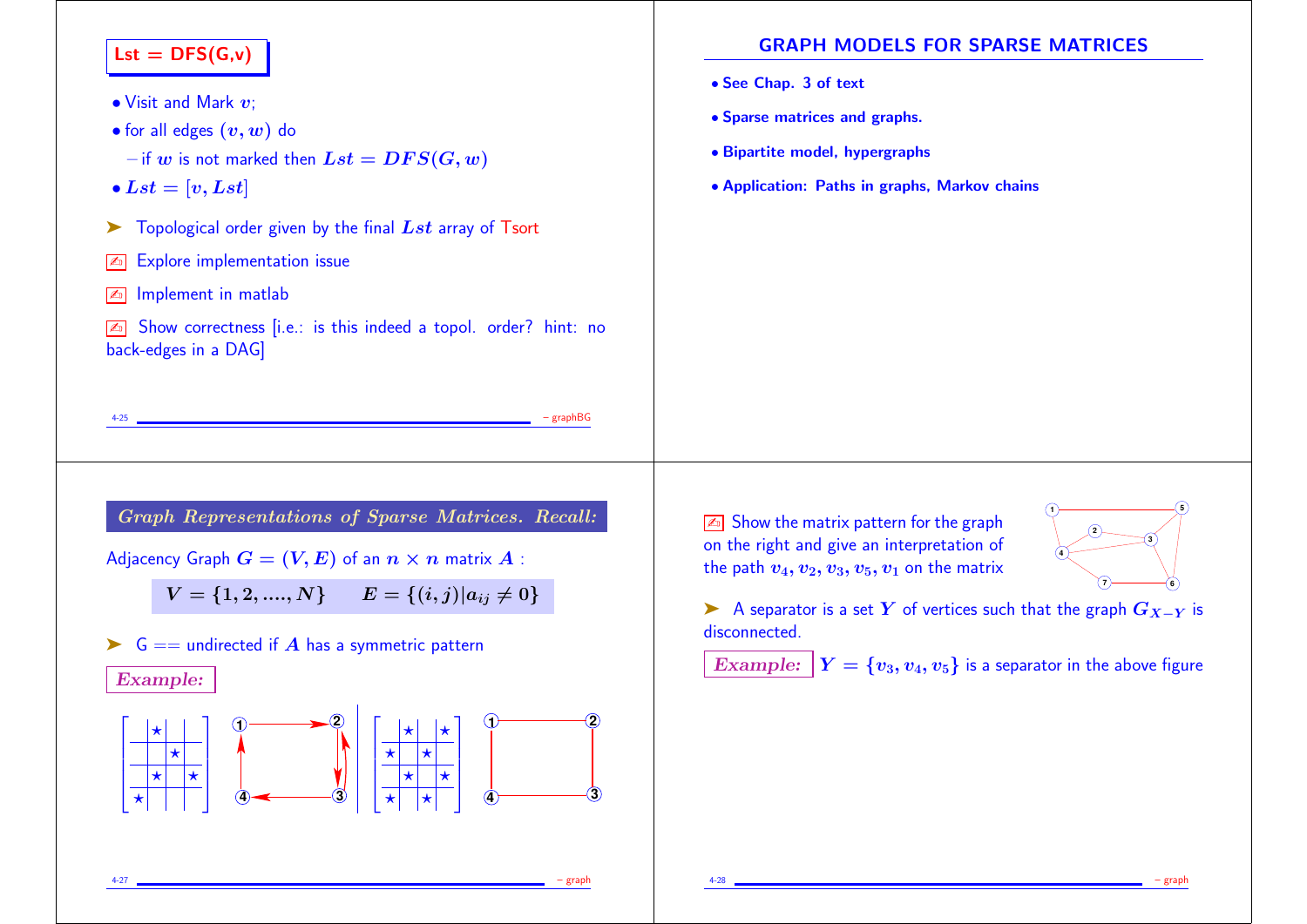

4-31 – graph

4-32 – graph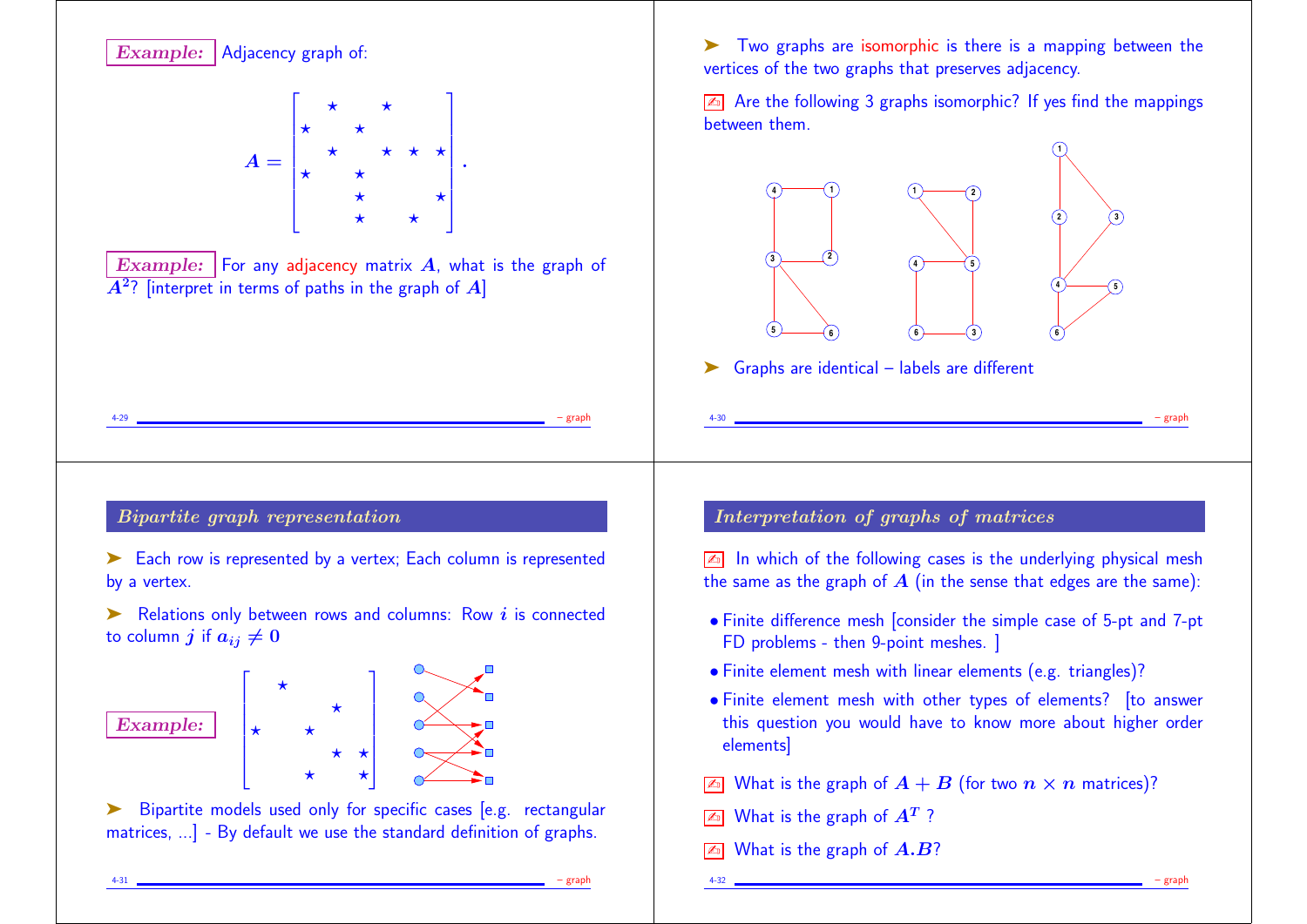## Paths in graphs

## $\sqrt{a_0}$  What is the graph of  $A^k$ ?

Theorem Let A be the adjacency matrix of a graph  $G = (V, E)$ . Then for  $k > 0$  and vertices u and v of G, the number of paths of length k starting at u and ending at v is equal to  $(A^k)_{u,v}$ .

### **Proof:** Proof is by induction.

- ➤ Recall (definition): A matrix is reducible if it can be permuted into a block upper triangular matrix.
- ► Note: A matrix is reducible iff its adjacency graph is not (strongly) connected, i.e., iff it has more than one connected component.



# No edges from  $\overline{A}$  to  $\overline{B}$  or  $\overline{C}$ . No edges from  $B$  to  $C$ .

Theorem: Perron-Frobenius An irreducible, nonnegative  $n \times n$ matrix A has a real, positive eigenvalue  $\lambda_1$  such that: (i)  $\lambda_1$  is a simple eigenvalue of A; (ii)  $\lambda_1$  admits a positive eigenvector  $u_1$ ; and  $(iii)|\lambda_i| \leq \lambda_1$  for all other eigenvalues  $\lambda_i$  where  $i > 1$ .

**A B C**

 $\triangleright$  The spectral radius is equal to the eigenvalue  $\lambda_1$ 

 $\triangleright$  Definition : a graph is d regular if each vertex has the same degree  $d$ .

Proposition: The spectral radius of a  $d$  regular graph is equal to  $d$ .

Proof: The vector e of all ones is an eigenvector of A associated with the eigenvalue  $\lambda = d$ . In addition this eigenvalue is the largest possible (consider the infinity norm of  $A$ ). Therefore  $e$  is the Perron-Frobenius vector  $\boldsymbol{u}_1$ .

## Application: Markov Chains

➤ Read about Markov Chains in Sect. 10.9 of: https://www-users.cs.umn.edu/~saad/eig\_book\_2ndEd.pdf

4-34 – graph

 $\blacktriangleright$  The stationary probability satisfies the equation:

# $\pi P = \pi$

Where  $\pi$  is a row vector.

 $\triangleright$  P is the probabilty transition matrix and it is 'stochastic':

A matrix  $P$  is said to be stochastic if :  $(i)$   $p_{ij} \geq 0$  for all  $i, j$  $\left(\mathsf{ii}\right)\ \textstyle\sum_{j=1}^n p_{ij}=1$  for  $i=1,\cdots,n$ (iii)  $\overline{\text{No}}$  column of  $\overline{\text{P}}$  is a zero column.